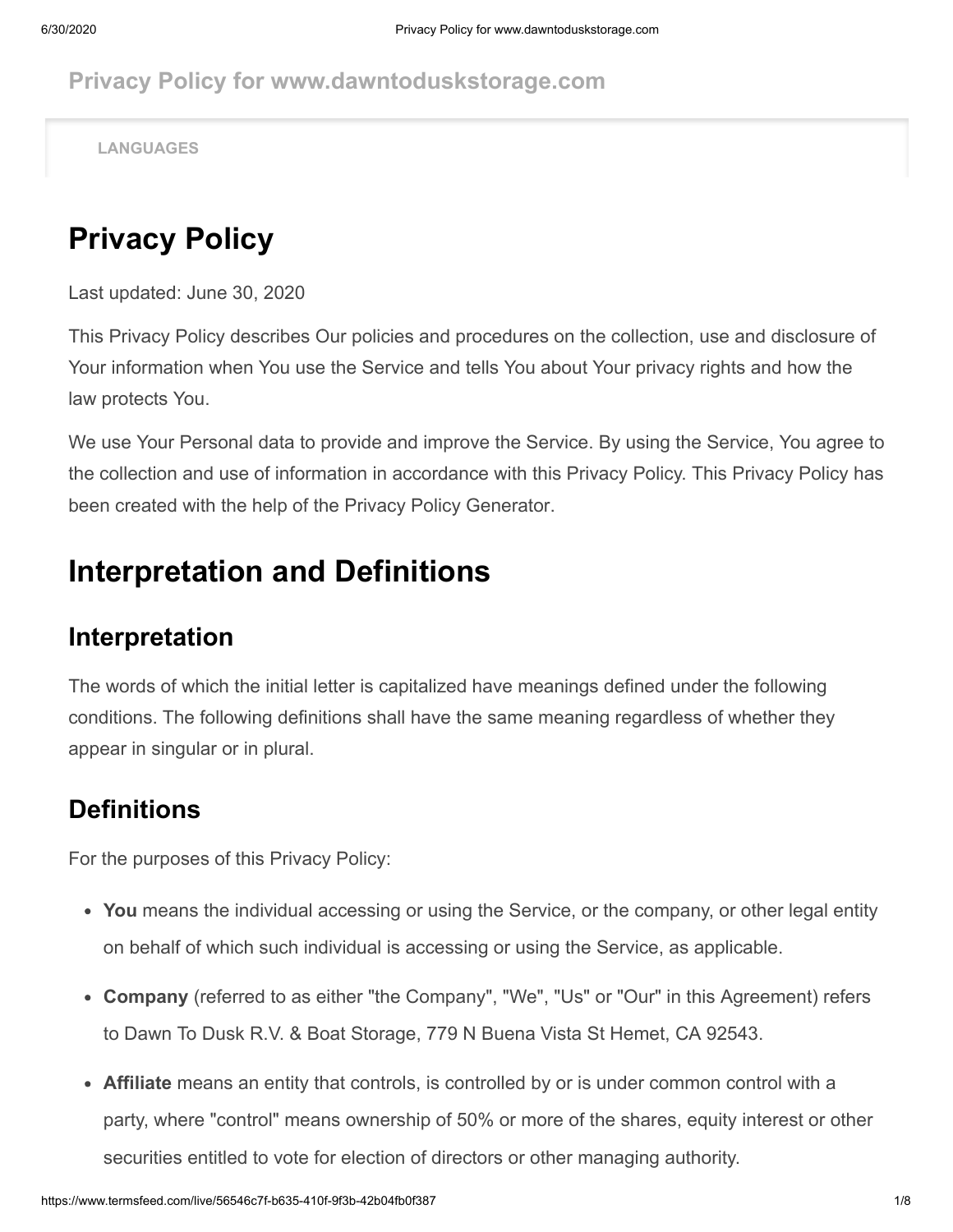- **Account** means a unique account created for You to access our Service or parts of our Service.
- **Website** refers to www.dawntoduskstorage.com, accessible from <https://dawntoduskstorage.com/>
- **Service** refers to the Website.
- **Country** refers to: California, United States
- **Service Provider** means any natural or legal person who processes the data on behalf of the Company. It refers to third-party companies or individuals employed by the Company to facilitate the Service, to provide the Service on behalf of the Company, to perform services related to the Service or to assist the Company in analyzing how the Service is used.
- **Third-party Social Media Service** refers to any website or any social network website through which a User can log in or create an account to use the Service.
- **Personal Data** is any information that relates to an identified or identifiable individual.
- **Cookies** are small files that are placed on Your computer, mobile device or any other device by a website, containing the details of Your browsing history on that website among its many uses.
- **Device** means any device that can access the Service such as a computer, a cellphone or a digital tablet.
- **Usage Data** refers to data collected automatically, either generated by the use of the Service or from the Service infrastructure itself (for example, the duration of a page visit).

# **Collecting and Using Your Personal Data**

### **Types of Data Collected**

### **Personal Data**

While using Our Service, We may ask You to provide Us with certain personally identifiable information that can be used to contact or identify You. Personally identifiable information may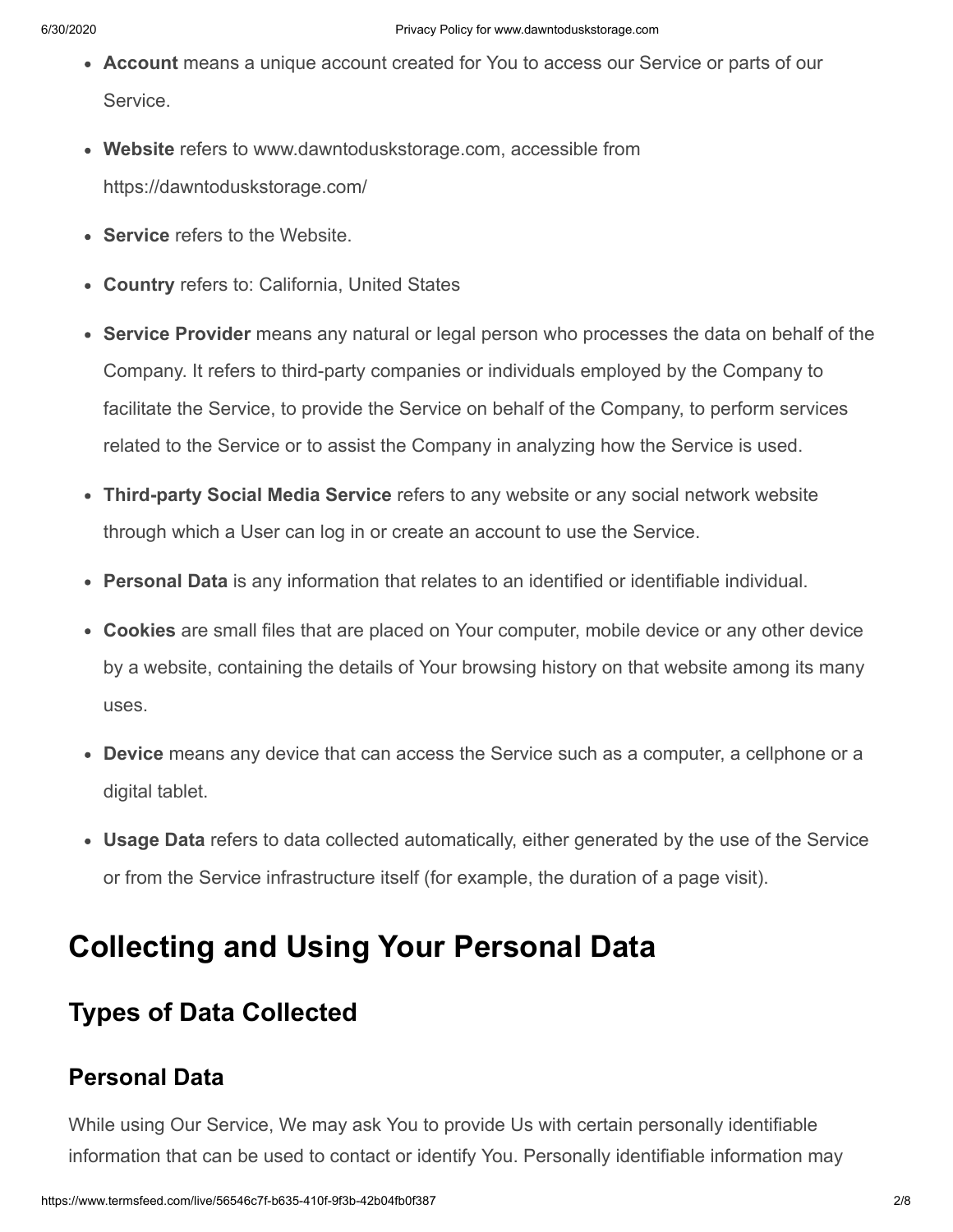include, but is not limited to:

- Email address
- First name and last name
- Phone number
- Usage Data

#### **Usage Data**

Usage Data is collected automatically when using the Service.

Usage Data may include information such as Your Device's Internet Protocol address (e.g. IP address), browser type, browser version, the pages of our Service that You visit, the time and date of Your visit, the time spent on those pages, unique device identifiers and other diagnostic data.

When You access the Service by or through a mobile device, We may collect certain information automatically, including, but not limited to, the type of mobile device You use, Your mobile device unique ID, the IP address of Your mobile device, Your mobile operating system, the type of mobile Internet browser You use, unique device identifiers and other diagnostic data.

We may also collect information that Your browser sends whenever You visit our Service or when You access the Service by or through a mobile device.

#### **Tracking Technologies and Cookies**

We use Cookies and similar tracking technologies to track the activity on Our Service and store certain information. Tracking technologies used are beacons, tags, and scripts to collect and track information and to improve and analyze Our Service.

You can instruct Your browser to refuse all Cookies or to indicate when a Cookie is being sent. However, if You do not accept Cookies, You may not be able to use some parts of our Service.

Cookies can be "Persistent" or "Session" Cookies. Persistent Cookies remain on your personal computer or mobile device when You go offline, while Session Cookies are deleted as soon as You close your web browser. Learn more about cookies: [All About Cookies](https://www.termsfeed.com/blog/cookies/).

We use both session and persistent Cookies for the purposes set out below:

**Necessary / Essential Cookies**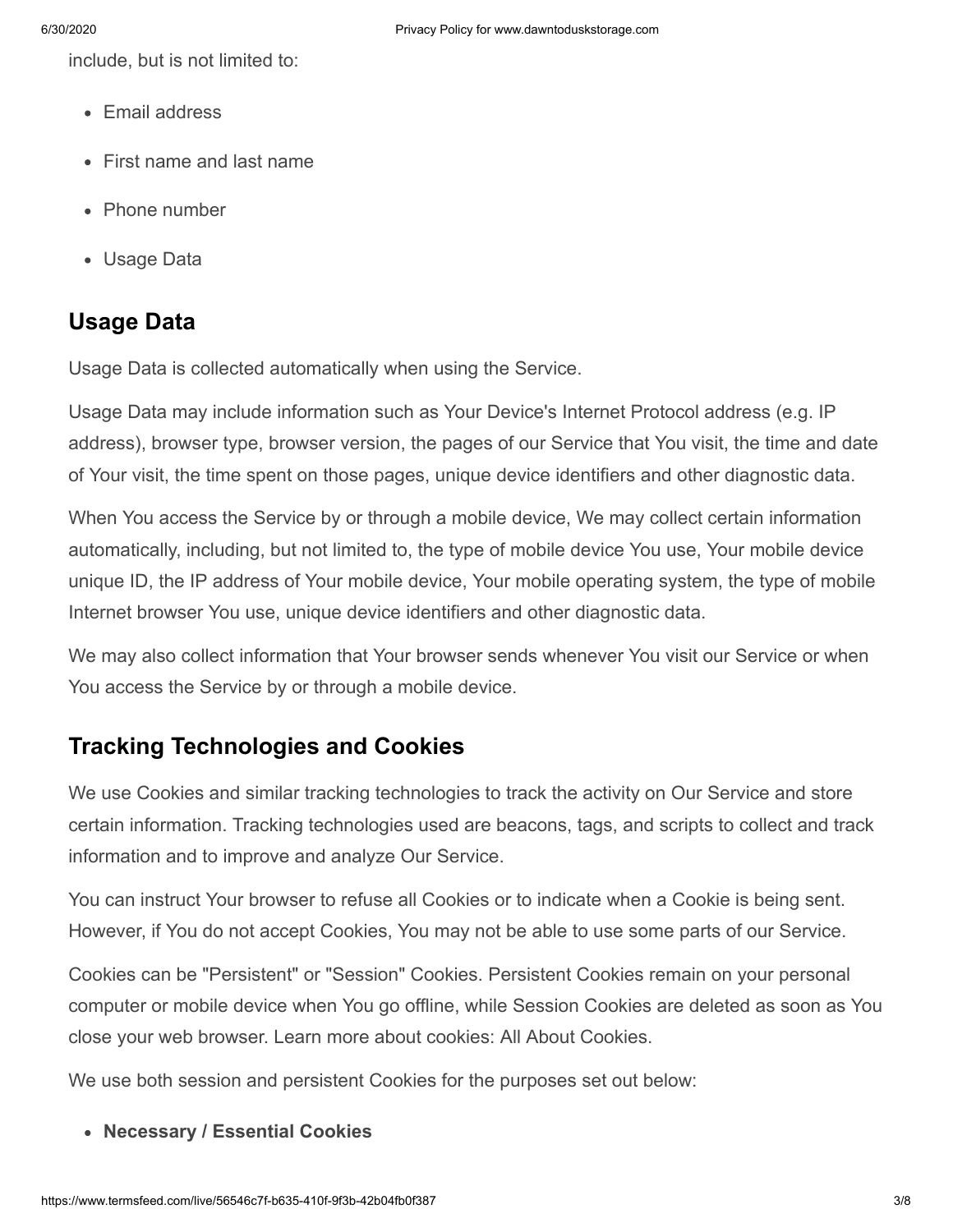Type: Session Cookies

#### Administered by: Us

Purpose: These Cookies are essential to provide You with services available through the Website and to enable You to use some of its features. They help to authenticate users and prevent fraudulent use of user accounts. Without these Cookies, the services that You have asked for cannot be provided, and We only use these Cookies to provide You with those services.

#### **Cookies Policy / Notice Acceptance Cookies**

Type: Persistent Cookies

Administered by: Us

Purpose: These Cookies identify if users have accepted the use of cookies on the Website.

#### **Functionality Cookies**

Type: Persistent Cookies

Administered by: Us

Purpose: These Cookies allow us to remember choices You make when You use the Website, such as remembering your login details or language preference. The purpose of these Cookies is to provide You with a more personal experience and to avoid You having to re-enter your preferences every time You use the Website.

For more information about the cookies we use and your choices regarding cookies, please visit our Cookies Policy or the Cookies section of our Privacy Policy.

### **Use of Your Personal Data**

The Company may use Personal Data for the following purposes:

- **To provide and maintain our Service**, including to monitor the usage of our Service.
- **To manage Your Account:** to manage Your registration as a user of the Service. The Personal Data You provide can give You access to different functionalities of the Service that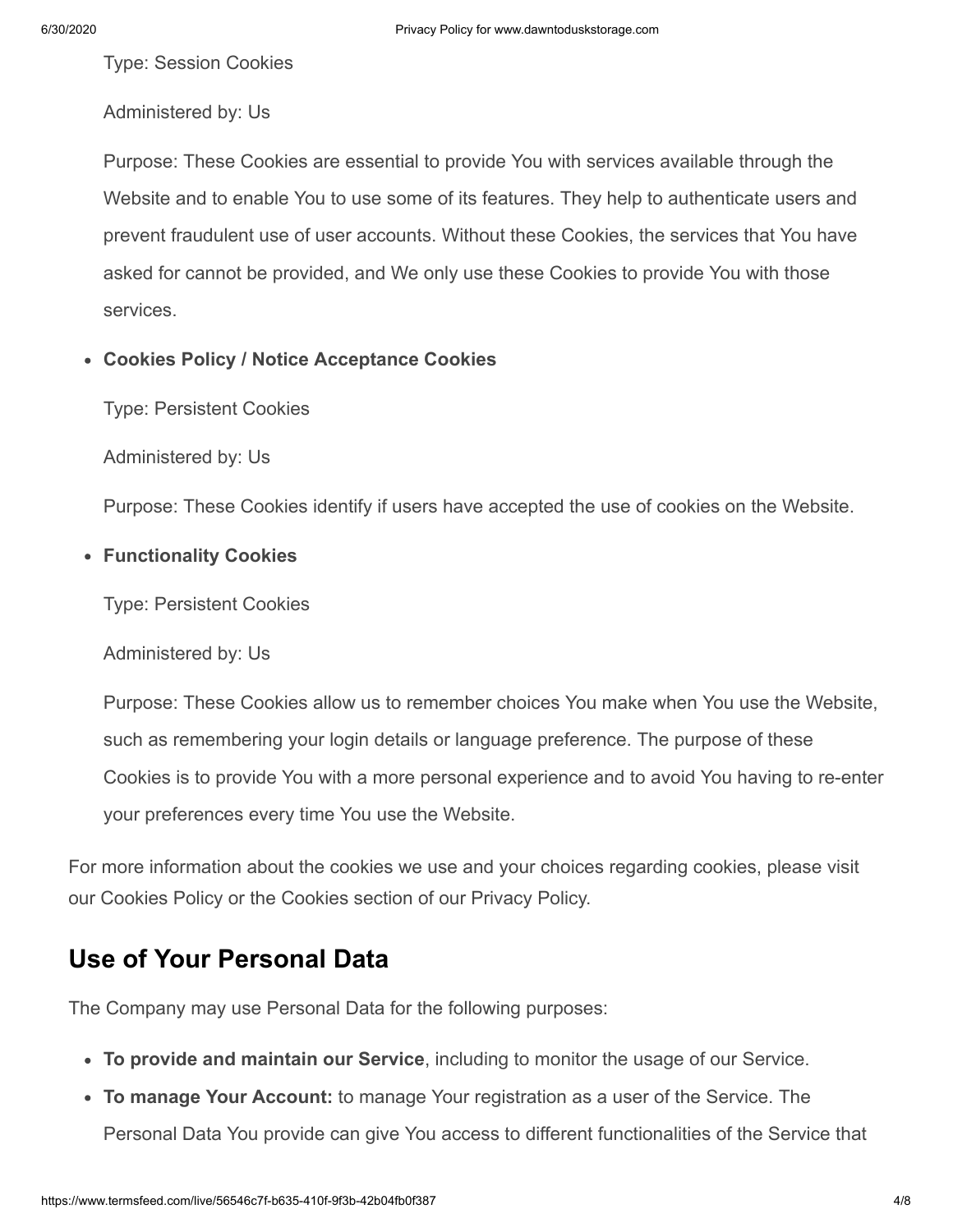are available to You as a registered user.

- **For the performance of a contract:** the development, compliance and undertaking of the purchase contract for the products, items or services You have purchased or of any other contract with Us through the Service.
- **To contact You:** To contact You by email, telephone calls, SMS, or other equivalent forms of electronic communication, such as a mobile application's push notifications regarding updates or informative communications related to the functionalities, products or contracted services, including the security updates, when necessary or reasonable for their implementation.
- **To provide You** with news, special offers and general information about other goods, services and events which we offer that are similar to those that you have already purchased or enquired about unless You have opted not to receive such information.
- **To manage Your requests:** To attend and manage Your requests to Us.

We may share your personal information in the following situations:

- **With Service Providers:** We may share Your personal information with Service Providers to monitor and analyze the use of our Service, to contact You.
- **For Business transfers:** We may share or transfer Your personal information in connection with, or during negotiations of, any merger, sale of Company assets, financing, or acquisition of all or a portion of our business to another company.
- **With Affiliates:** We may share Your information with Our affiliates, in which case we will require those affiliates to honor this Privacy Policy. Affiliates include Our parent company and any other subsidiaries, joint venture partners or other companies that We control or that are under common control with Us.
- **With Business partners:** We may share Your information with Our business partners to offer You certain products, services or promotions.
- **With other users:** when You share personal information or otherwise interact in the public areas with other users, such information may be viewed by all users and may be publicly distributed outside. If You interact with other users or register through a Third-Party Social Media Service, Your contacts on the Third-Party Social Media Service may see Your name,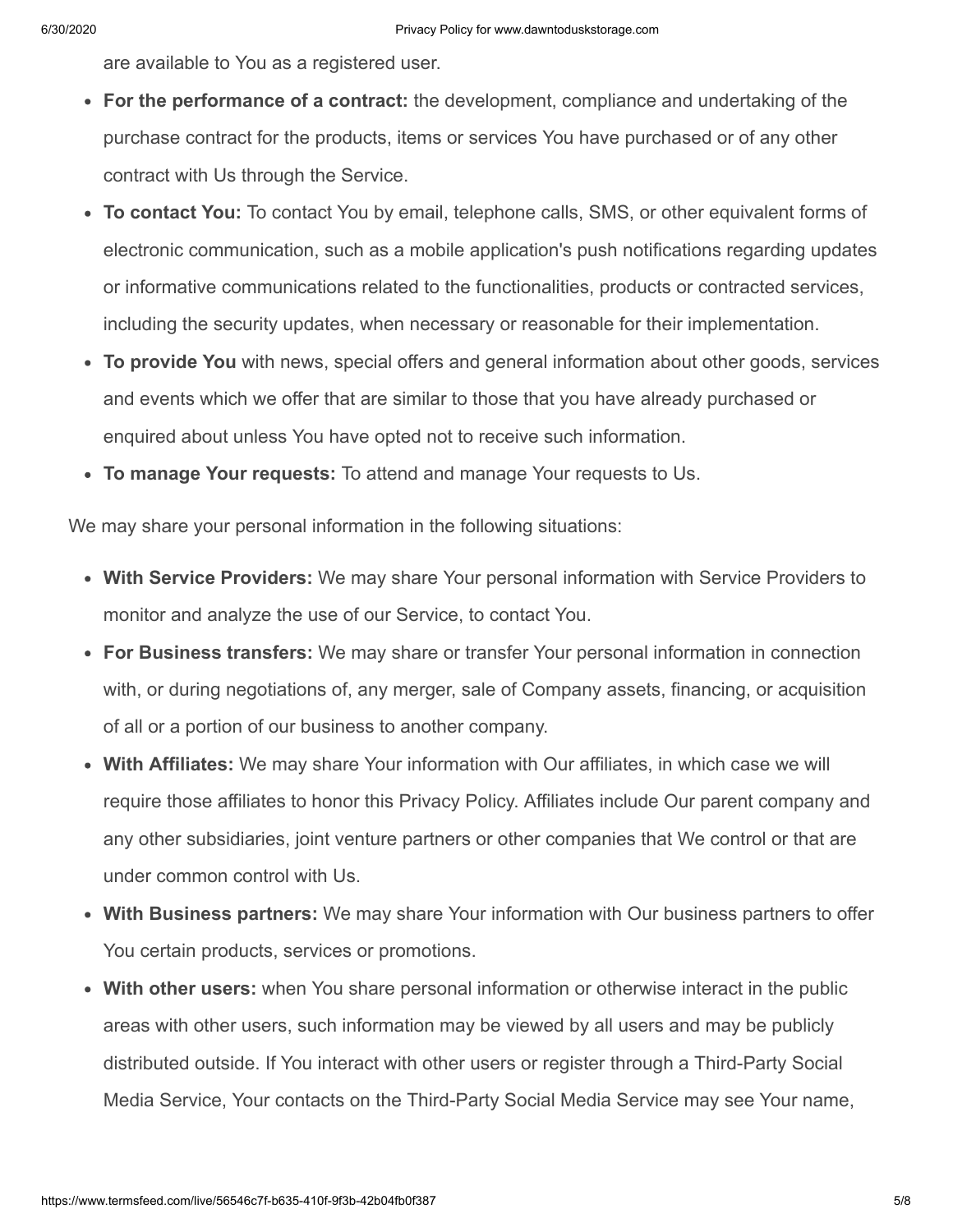profile, pictures and description of Your activity. Similarly, other users will be able to view descriptions of Your activity, communicate with You and view Your profile.

### **Retention of Your Personal Data**

The Company will retain Your Personal Data only for as long as is necessary for the purposes set out in this Privacy Policy. We will retain and use Your Personal Data to the extent necessary to comply with our legal obligations (for example, if we are required to retain your data to comply with applicable laws), resolve disputes, and enforce our legal agreements and policies.

The Company will also retain Usage Data for internal analysis purposes. Usage Data is generally retained for a shorter period of time, except when this data is used to strengthen the security or to improve the functionality of Our Service, or We are legally obligated to retain this data for longer time periods.

### **Transfer of Your Personal Data**

Your information, including Personal Data, is processed at the Company's operating offices and in any other places where the parties involved in the processing are located. It means that this information may be transferred to — and maintained on — computers located outside of Your state, province, country or other governmental jurisdiction where the data protection laws may differ than those from Your jurisdiction.

Your consent to this Privacy Policy followed by Your submission of such information represents Your agreement to that transfer.

The Company will take all steps reasonably necessary to ensure that Your data is treated securely and in accordance with this Privacy Policy and no transfer of Your Personal Data will take place to an organization or a country unless there are adequate controls in place including the security of Your data and other personal information.

### **Disclosure of Your Personal Data**

### **Business Transactions**

If the Company is involved in a merger, acquisition or asset sale, Your Personal Data may be transferred. We will provide notice before Your Personal Data is transferred and becomes subject to a different Privacy Policy.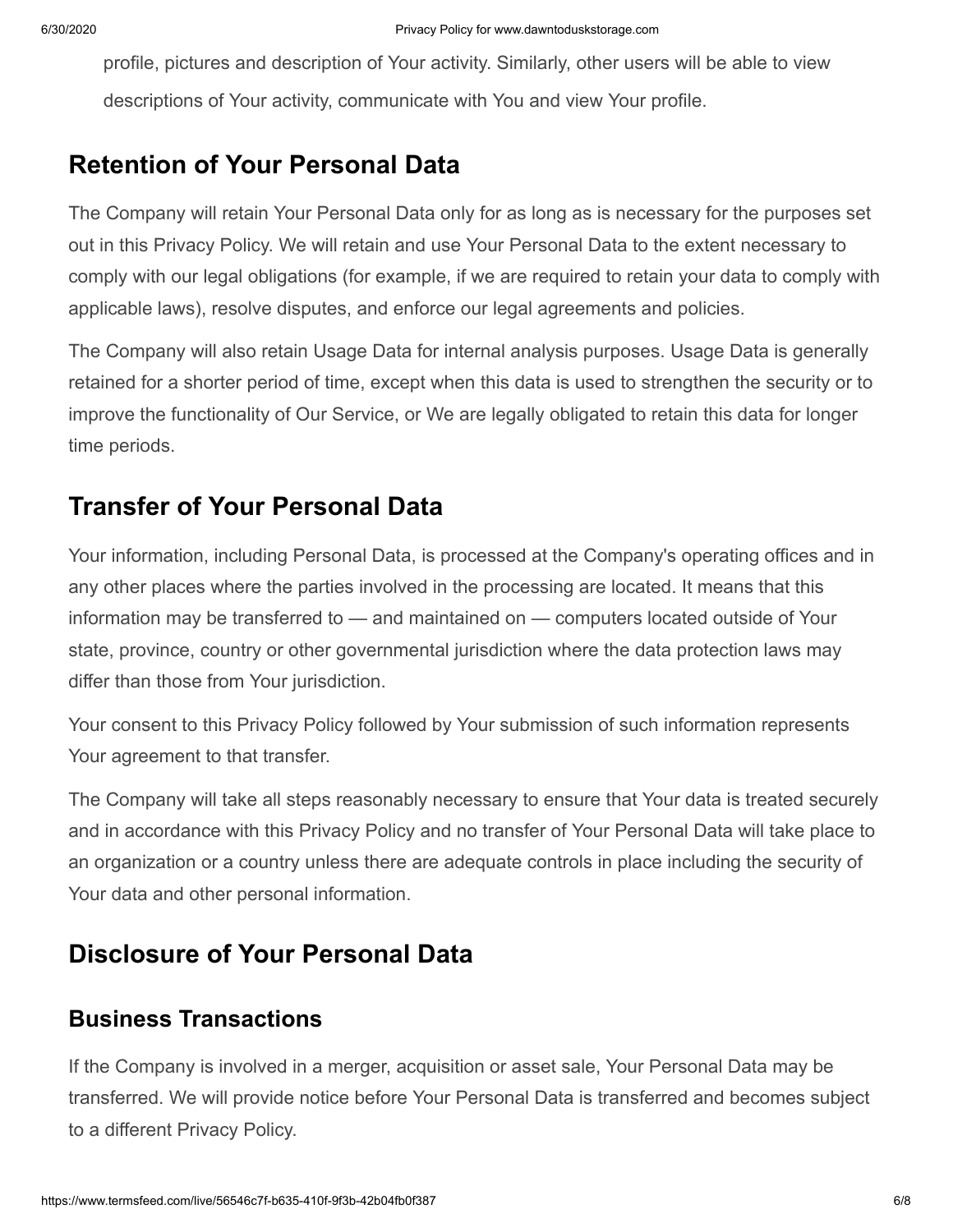#### **Law enforcement**

Under certain circumstances, the Company may be required to disclose Your Personal Data if required to do so by law or in response to valid requests by public authorities (e.g. a court or a government agency).

#### **Other legal requirements**

The Company may disclose Your Personal Data in the good faith belief that such action is necessary to:

- Comply with a legal obligation
- Protect and defend the rights or property of the Company
- Prevent or investigate possible wrongdoing in connection with the Service
- Protect the personal safety of Users of the Service or the public
- Protect against legal liability

### **Security of Your Personal Data**

The security of Your Personal Data is important to Us, but remember that no method of transmission over the Internet, or method of electronic storage is 100% secure. While We strive to use commercially acceptable means to protect Your Personal Data, We cannot guarantee its absolute security.

# **Your California Privacy Rights (California's Shine the Light law)**

Under California Civil Code Section 1798 (California's Shine the Light law), California residents with an established business relationship with us can request information once a year about sharing their Personal Data with third parties for the third parties' direct marketing purposes.

If you'd like to request more information under the California Shine the Light law, and if you are a California resident, You can contact Us using the contact information provided below.

# **California Privacy Rights for Minor Users (California Business and Professions Code Section 22581)**